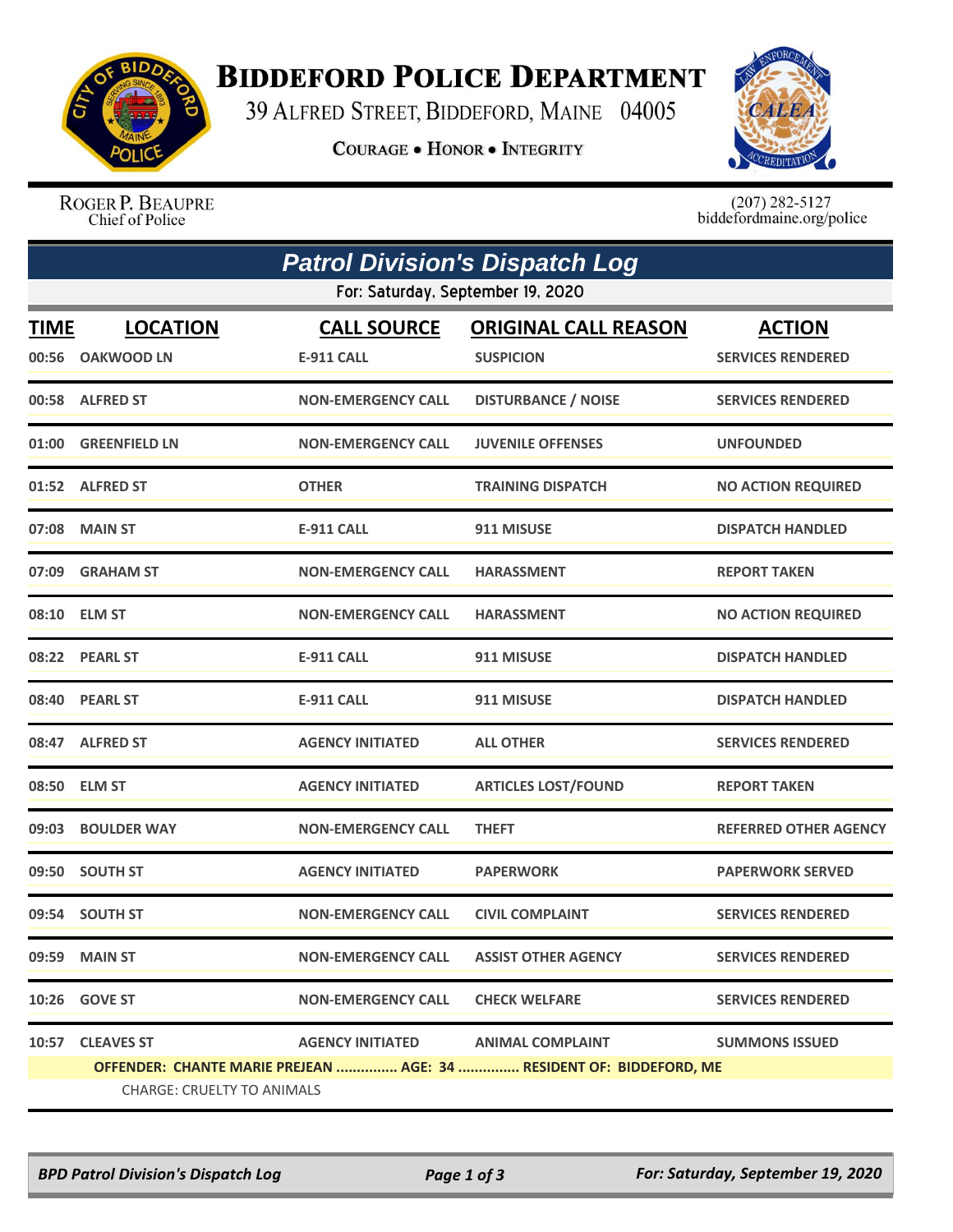| <b>TIME</b> | <b>LOCATION</b>                                      | <b>CALL SOURCE</b>        | <b>ORIGINAL CALL REASON</b>                        | <b>ACTION</b>               |
|-------------|------------------------------------------------------|---------------------------|----------------------------------------------------|-----------------------------|
|             | 11:17 CUTTS ST                                       | <b>AGENCY INITIATED</b>   | <b>PAPERWORK</b>                                   | <b>NEGATIVE CONTACT</b>     |
|             | 11:46 CRESCENT ST                                    | <b>NON-EMERGENCY CALL</b> | <b>MISSING PERSON</b>                              | <b>REPORT TAKEN</b>         |
|             | 12:22 ALFRED ST                                      | <b>WALK-IN AT STATION</b> | <b>PAPERWORK</b>                                   | <b>PAPERWORK SERVED</b>     |
|             | 12:22 WASHINGTON ST                                  | <b>E-911 CALL</b>         | <b>DOMESTIC COMPLAINTS</b>                         | <b>REPORT TAKEN</b>         |
|             | <b>12:41 YORK ST</b>                                 | <b>NON-EMERGENCY CALL</b> | 911 MISUSE                                         | <b>NO ACTION REQUIRED</b>   |
|             | 12:59 ELM ST                                         | <b>AGENCY INITIATED</b>   | <b>PAPERWORK</b>                                   | PAPERWORK NOT SERVED        |
|             | 13:02 ALFRED ST + BOULDER WAY                        | <b>NON-EMERGENCY CALL</b> | <b>DISABLED VEHICLE</b>                            | <b>SERVICES RENDERED</b>    |
|             | 13:25 JEFFERSON ST + WASHINGTON S NON-EMERGENCY CALL |                           | <b>ARTICLES LOST/FOUND</b>                         | <b>REPORT TAKEN</b>         |
|             | 13:41 PROSPECT ST                                    | <b>E-911 CALL</b>         | <b>CRIMINAL MISCHIEF</b>                           | <b>REPORT TAKEN</b>         |
| 14:07       | <b>ELM ST</b>                                        | <b>AGENCY INITIATED</b>   | <b>PAPERWORK</b>                                   | <b>PAPERWORK NOT SERVED</b> |
|             | 14:08 WASHINGTON ST                                  | <b>AGENCY INITIATED</b>   | <b>DISORDERLY CONDUCT</b>                          | <b>SERVICES RENDERED</b>    |
|             | 15:31 SOUTH ST                                       | <b>NON-EMERGENCY CALL</b> | <b>SUSPICION</b>                                   | <b>SERVICES RENDERED</b>    |
|             | <b>16:01 MARINER WAY</b>                             | <b>E-911 CALL</b>         | 911 MISUSE                                         | <b>NEGATIVE CONTACT</b>     |
|             | 16:06 WESTERN AVE                                    | <b>AGENCY INITIATED</b>   | <b>TRAFFIC OFFENSES</b>                            | <b>WARNING ISSUED</b>       |
|             | 16:22 WEST ST + GERTRUDE AVE                         | <b>AGENCY INITIATED</b>   | <b>TRAFFIC OFFENSES</b>                            | <b>VSAC ISSUED</b>          |
|             | 16:25 POOL ST                                        | <b>AGENCY INITIATED</b>   | <b>TRAFFIC OFFENSES</b>                            | <b>WARNING ISSUED</b>       |
|             | 16:28 WEST ST                                        | <b>E-911 CALL</b>         | <b>WEAPONS</b>                                     | <b>SERVICES RENDERED</b>    |
|             | 17:15 FRANKLIN ST + MAIN ST                          | <b>AGENCY INITIATED</b>   | <b>TRAFFIC OFFENSES</b>                            | <b>WARNING ISSUED</b>       |
|             | 17:41 SOUTH ST                                       | <b>NON-EMERGENCY CALL</b> | ATTEMPTED/THREATENED SUICIDE TRANSPORT TO HOSPITAL |                             |
|             | 17:45 MEDICAL CENTER DR                              | <b>E-911 CALL</b>         | <b>ASSAULT</b>                                     | <b>NO ACTION REQUIRED</b>   |
|             | 18:02 SULLIVAN ST                                    | <b>NON-EMERGENCY CALL</b> | <b>DISTURBANCE / NOISE</b>                         | <b>NEGATIVE CONTACT</b>     |
|             | 18:02 ALFRED ST + OLD DOGS LN                        | <b>NON-EMERGENCY CALL</b> | <b>LIGHT MALFUNTIONING</b>                         | <b>UNFOUNDED</b>            |
|             | 18:20 GRAHAM ST                                      | <b>NON-EMERGENCY CALL</b> | <b>JUVENILE OFFENSES</b>                           | <b>SERVICES RENDERED</b>    |
|             | 18:56 JEFFERSON ST                                   | <b>WALK-IN AT STATION</b> | <b>CHECK WELFARE</b>                               | <b>SERVICES RENDERED</b>    |
|             | 19:00 MEDICAL CENTER DR                              | <b>NON-EMERGENCY CALL</b> | <b>ASSAULT</b>                                     | <b>SERVICES RENDERED</b>    |

*BPD Patrol Division's Dispatch Log Page 2 of 3 For: Saturday, September 19, 2020*